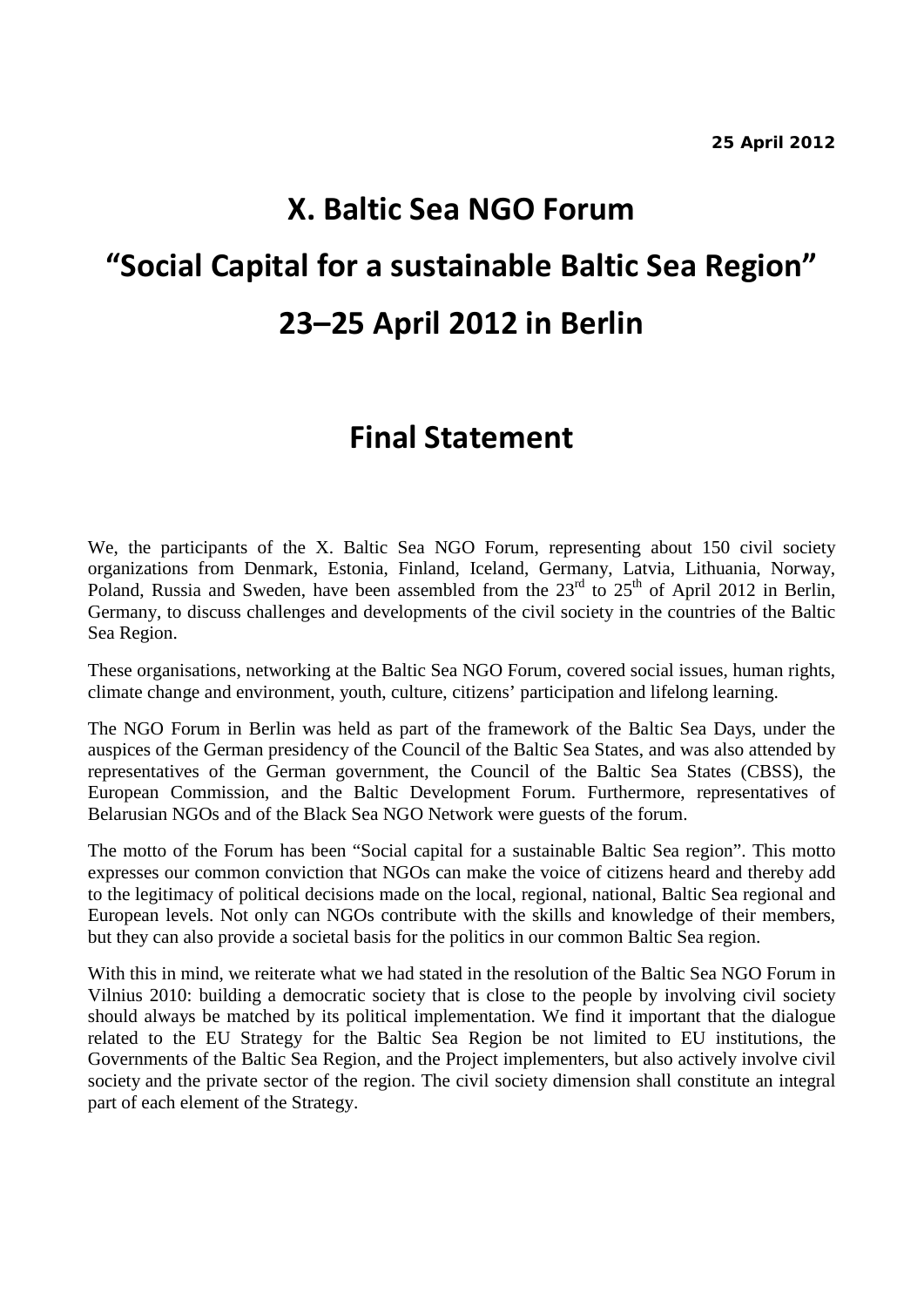We also reiterate that, being aware that not all countries of the Baltic Sea Region are members of the EU, we are convinced that it is essential to establish instruments, e.g. through the Northern Dimension and its partnerships, ensuring co-operation among all countries as equal partners.

Cooperation on the people-to-people level is an important part of international relations in the Baltic Sea region. To strengthen and develop public diplomacy, this must be supported both strategically and practically.

In view of the above, we reiterate and extend our appeal to the Council of Europe, the Council of ministers of the European Union, the European Parliament and the European Commission, the Council of the Baltic Sea States and the national Governments to include in their agenda the following measures:

- to work out a regional NGO development program and set up the fund to promote NGO cooperation, establishment and strengthening of regional networks;
- to further promote transnational, intersectoral co-operation between NGOs, informal citizen groups, academics, businesses and public institutions, and encourage their partnerships by improving and extending the conditions of the existing support instruments for the region, with specific reference to programming the 2014–2020 EU structural funds.

Furthermore, we appeal to the EU bodies and the national governments

- to increase opportunities for joint activities in the framework of the EU Strategy for the Baltic Sea Region and the Northern Dimension and to define the space, place and role of NGOs, not least of which are small and grassroots organisations, in the strategy;
- to involve NGOs from the region, and in particular Russia, in the implementation of the EU Baltic Sea Strategy, e.g. through the Northern Dimension partnerships;
- to urge the Governments of CBSS countries to approve national NGO development programs that would support the participation of public diplomacy actors in the project related to the EU Baltic Sea Strategy and other strategies covering the Baltic Sea Region;
- to initiate regional surveys under the Council of the Baltic Sea States on the level of engagement of civil society in the decision-making processes at national and local levels, and best practices in individual countries, the enforcement of existing legislation, the public benefits of NGO activity, and its input into national GDPs and the funding resources;
- To expand the ratified agreement between the Russian Federation and the EU concerning the visa regime, by including free of charge visas for NGO representatives from Baltic Sea countries and to advocate for the establishment of a non-visa regime in the border areas of the EU with third countries, which would facilitate people-to-people interaction.

We declare that the Baltic Sea NGO Network will, also in the future, contribute to co-operation on a people-to-people level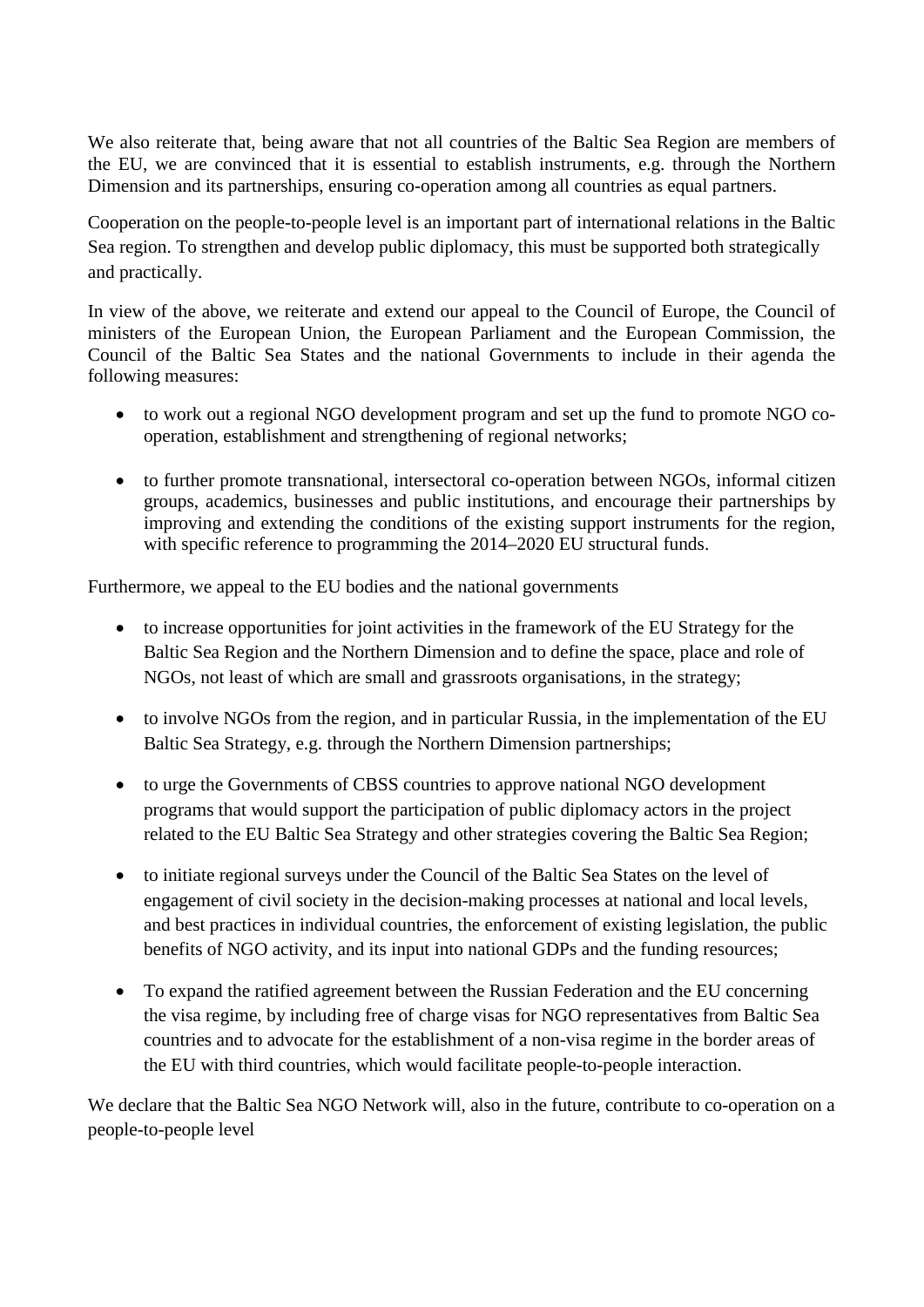- by bringing NGOs from different Baltic Sea countries and from different fields together, for exchanging experience and information and improvement of knowledge and creating of transnational partnerships;
- by making the work of NGOs more visible and giving NGOs better information on funding available for common projects and activities for NGOs from all countries of the region;
- by working with different proposals about how people and NGOs can be better involved in activities related to the EU Baltic Sea Strategy and the Northern Dimension;
- by increasing the competitive capacities of NGOs, not only by encouraging the use of new technologies, but also by facilitating the design of innovations by NGOs that will encourage the involvement of citizens in the decision-making processes on the national, trans-national and international levels.

Each country of the Baltic Sea NGO Network is encouraged to celebrate World NGO Day, on 18 November 2012, providing information to the Baltic Sea co-ordinating committee and the Secretariat of the World NGO Day. Nationally, organizations are invited to receive conceptual support letters from their respective governments to support the creation of World NGO Day by the UN internationally.

The Forum operated in plenary sessions and working groups dealing with the following issues: Social Affairs, Youth, Human rights, Environment/Climate change and Civil participation/Lifelong learning. Each group dealt with its item, taking into account the role of NGOs and the resources and tasks to be improved. Each working group also adopted a statement of objectives.

# **WS I: Youth**

The Baltic Sea region is a good example of successful co-operation between countries of diverse historical, cultural, social and economic situations. We believe that this regional co-operation should be maintained and further developed. Unfortunately, younger generations' knowledge of, and interest in neighboring countries has decreased significantly. This could result in increasing stereotypes, myths and feelings of xenophobia and intolerance. As the region is the main playground for young people of the future – this is where they live, work, travel, start their businesses and families – it is necessary to increase youth participation and their interest in the region again. To this end, we propose that the Baltic Sea states prioritise youth co-operation in the Baltic Sea region by encouraging intraregional co-operation and allocating financial support for it.

We participants of the youth workshop at the Baltic Sea NGO Forum feel that existing funds for youthrelated projects and events in the Baltic Sea Region should be made more accessible.

Public authorities should pay special focus on the capabilities and needs of small youth NGOs in the process of granting funds for youth-related projects. There is also a need for small grants. The current amount of red tape involved in applying for funds makes it hard for many actors to finance their projects. Easier funding for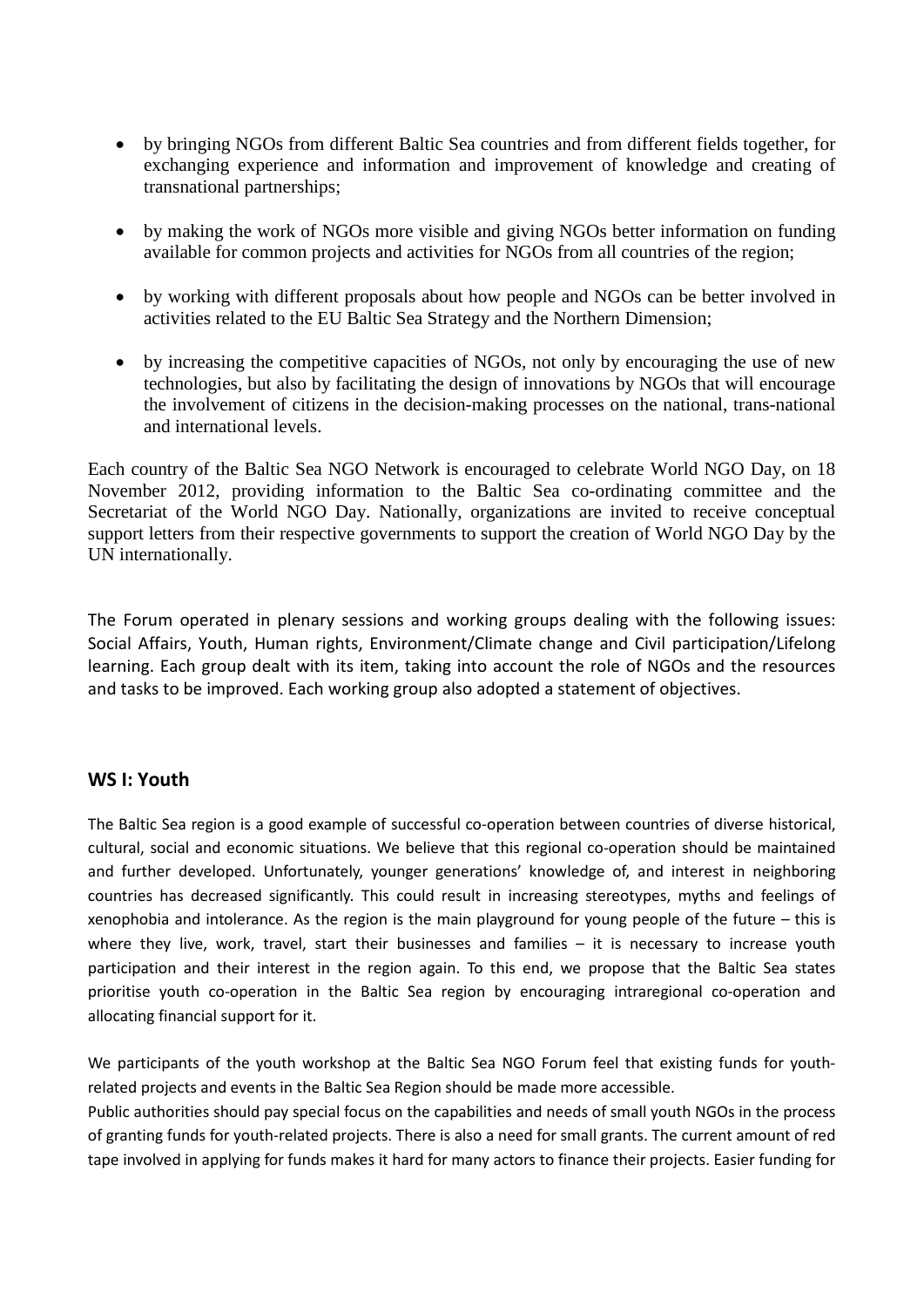youth NGOs will increase the number of youth projects in the Baltic Sea Region and help to foster cooperation between the Baltic Sea countries in youth work. That promotes the participation of young people in civil society and develops the identity of the Baltic Sea Region.

On the other hand, there are many young people who want to participate more actively in Baltic Sea cooperation. They are interested in decision-making processes. For young people, it is important to see that their participation has effects in the Baltic Sea Region. The Baltic Sea NGO Forum recommends establishing a consultative body for youth affairs. It will consist of representatives from the national youth councils and of representatives from the regional youth associations of the Council of the Baltic Sea States member states. It will meet at the same time as the Baltic Sea Parliamentary Conference, at the same place and work on the same agenda. Furthermore, youth delegates should have a right to speak during the Baltic Sea Parliamentary Conference meetings. The meeting of the consultative body of youth affairs will issue policy recommendations to the Baltic Sea Parliamentary Conference.

### **WS II: Environment**

The participants of the environmental workshop are concerned about the environmental situation in the Baltic Sea Region in various areas.

**The most urgent key problems** are pollution, eutrophication, inefficient use of energy, dependence on environmentally unfriendly carbon-based fuels, unsustainable economic development, safety hazards (e.g. nuclear power, chemical weapons), and threatened biodiversity. Another problem is the low commitment to environmental issues and international co-operation by decision-makers, citizens and the private sector, lack of multisectoral co-operation, and the lack of a common green strategy for the whole BSR.

**We are aware** of our task to make environmental information more accessible to citizens and politicians, to make the best practice and lessons from the local level more visible; to raise awareness about environmental issues and climate change in society through educational programs, empowering citizen to participate. However, closer co-operation and strengthening of dialog with the public sector is needed, e.g. in the form of public partnerships, and with the policy sector through more participation in decision-making and planning processes.

#### **We propose the following actions**:

- development of a common Baltic Sea Region green strategy in synergy with existing structures and programs for all Baltic Sea countries (EU Strategy for the Baltic Sea Region, Northern Dimension, HELCOM BS Action Plan), with broad NGO participation;
- participation of the Baltic Sea NGO Network in the process of the Macro-Regional Baltic Sea Climate Change Adaptation Strategy;
- establishment of a Baltic Sea Civil Society Foundation, which would be available for the smaller projects;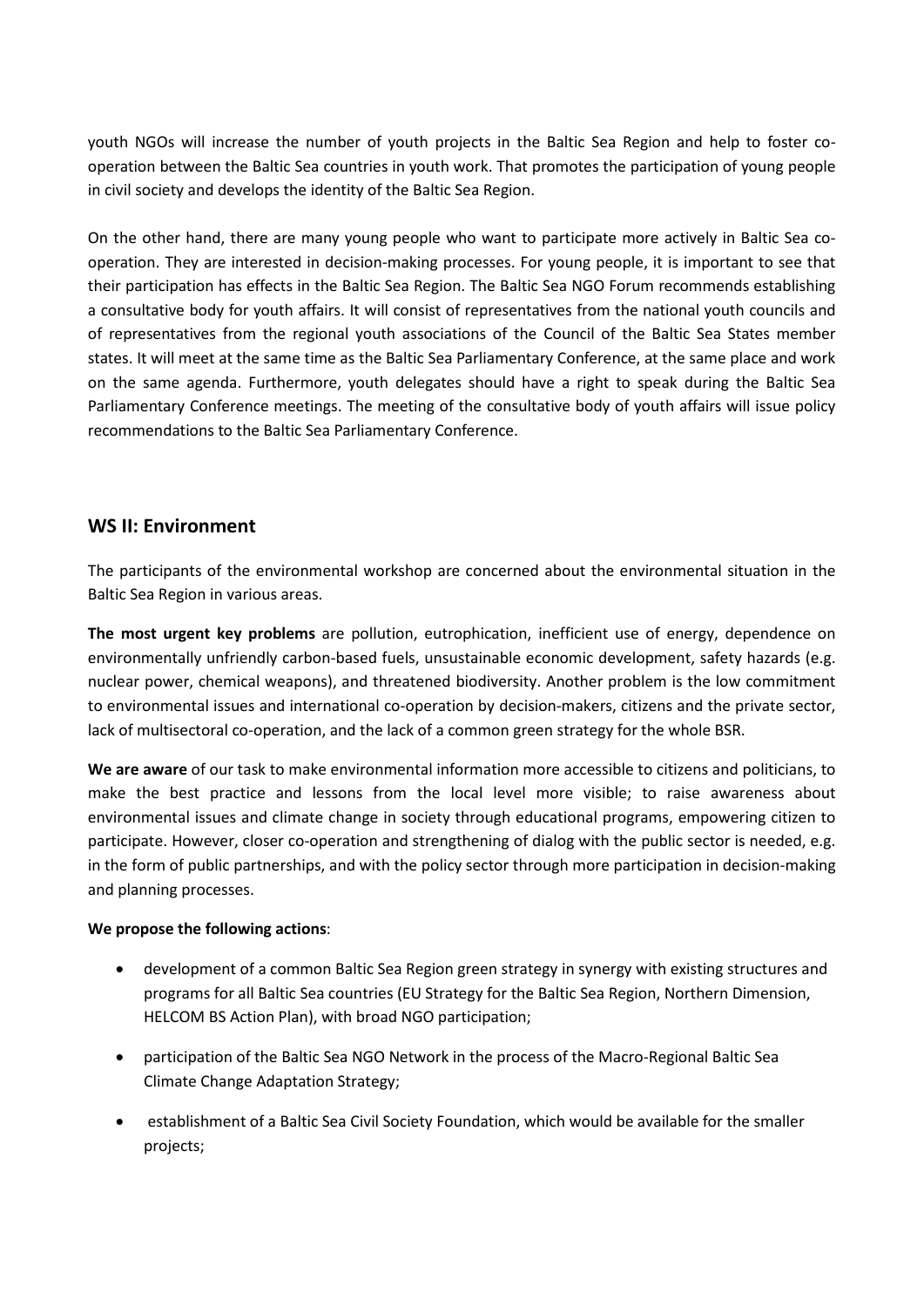- establish continuing working groups using existing social networks and a project database;
- to commit to the process and outcomes of Rio+20;
- unifying approaches and methods for collecting and analyzing data.

**Russia's Presidency** in CBSS is a good opportunity to consolidate the efforts of all the Baltic Sea Region countries for protecting the environment and climate. In this respect, participating and taking quantitative emission reduction targets in the "Kyoto II" agreement by all countries, including those from the Baltic Sea Region, would be the major step.

# **WS III: Human rights**

1. We urge the CBSS to create an Ombudsman for Human Rights.

2. In each country of the Baltic Sea Region, there shall be installed independent national Human Rights Institutes according to the Paris principles.

3. The workshop recommends that the Baltic Sea NGO Network oversee the implementation of the UPR process in each CBSS member state.

4. The workshop urges the CBSS to find new forms to promote dialogue on migration, women's rights, and to raise awareness on men's violence against women.

# **WS IV: Social Affairs**

#### **We are worried about current social trends developing in the Baltic Sea States, which include**

- growing social exclusion and poverty;
- growing inequality and social polarisation;
- low accessability and the lack of standards of services provided for vulnerable groups;
- the steadily deteriorating conditions of the welfare state and its impacts on NGO service provision;
- lack of adequate resources and long term funding for NGOs.

**We strongly encourage that the governments of the Baltic Sea States incorporate social and welfare issues in the policy and strategies of the Baltic Sea States and relevant institutions of these states. These issues include**

- building partnerhips with NGOs in the decision making process;
- providing more long term funding for NGOs. We propose the following as ideas: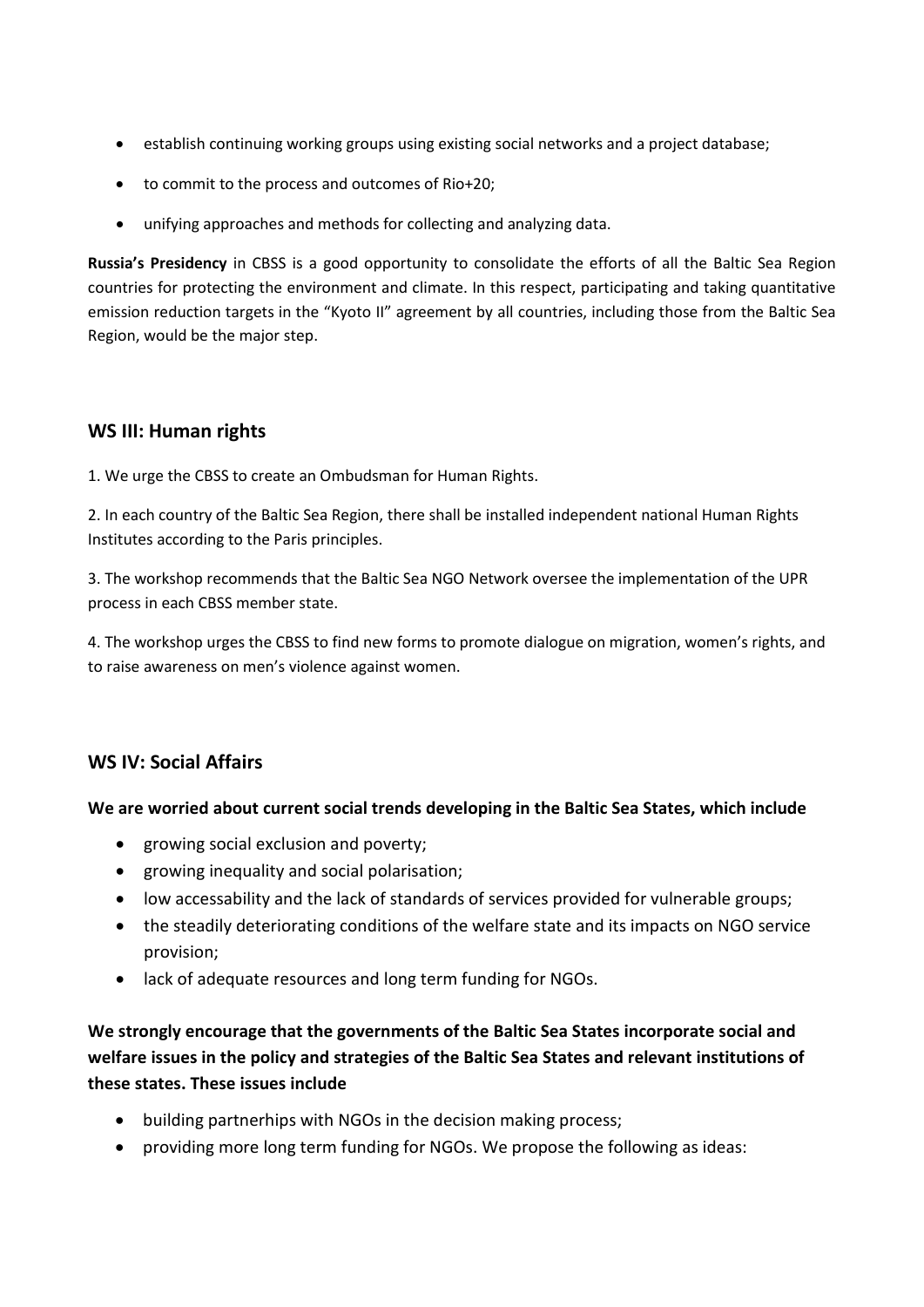- o the promotion of public private partnerships;
- o government taxation of legal economic externalities, such as gambling, tobacco, and alcohol abuse in order to setup a fund which supports NGOs that work for health and social issues;
- o governments should provide incentives for private companies which support NGOs in different forms (money, *pro bono*, volunteers);
- o an international tax on financial transactions with the purpose of raising funds for NGOs, such as a Tobin tax;
- the protection and participation of vulnerable groups of people, e.g. people with disabilities, children and youth, elderly, migrants, minorities, and unemployed people;
- encouragement of social entrepreneurship with the aim of providing better opportunities to vulnerable groups;
- development of international co-operation and dialogue with NGOs in order to build social capital;
- increasing possibilities for active citizenship in the Baltic Sea countries;
- promoting a social market economy which
	- o by definition is inclusive of vulnerable groups,
	- o developes and enforces quality standards in competition policy, and
	- o regulates financial markets and taxes' offshore transactions of funds;
- the governments of the Baltic Sea states should guarantee a minimum standard of living above the poverty line, which takes into account what constitutes a decent life.

# **WS V: Civil participation / Lifelong learning**

- 1. In the new planning period of the EU structural funds and EU funding programmes, instruments should be created to provide opportunities for civil society to plan and implement lifelong learning programmes.
- 2. To intensify cross-border co-operation we, the working group, suggest that the recommendations of the *Winnet* (Sweden) be widely distributed within the Baltic Sea NGO Network. The Co-ordinating Committee shall take responsibility for finding ways to address recommendations within their respective countries to their decision making bodies (lobby for concrete steps in regards to gender issues within the national planning process of the new planning period in the EU). The European Commission trusts in testing the model within the Baltic Sea Region according to the *Winnet 8* recommendations. (Forum 2012)
- 3. In order to understand the work of the CBSS, the workshop presents an initiative: Simulation for Participation. Simulation for Participation invites people to carry out a simulation game of CBSS, in which the topic is environment and regional identity. The aim